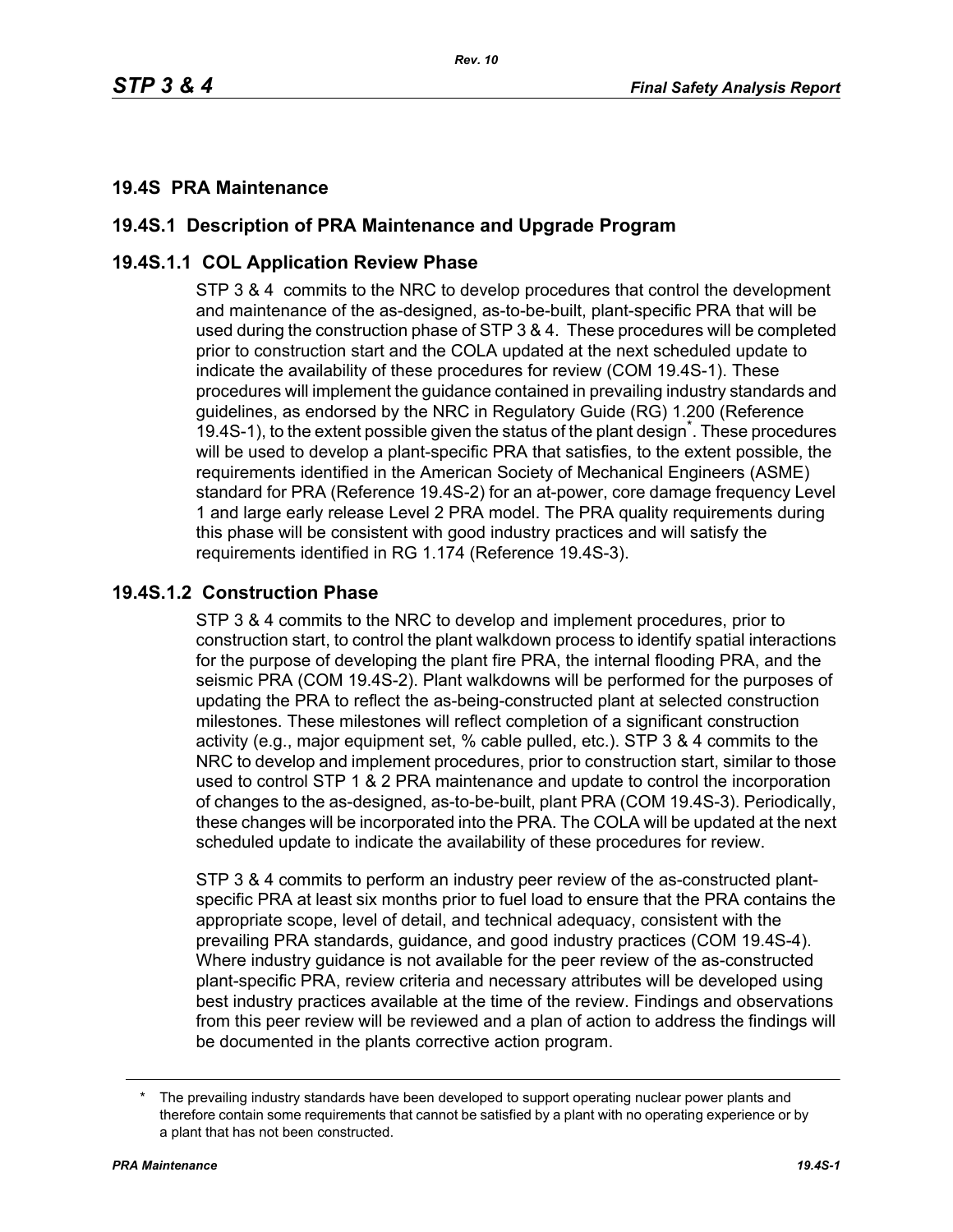Findings and observations that reveal fundamental weaknesses in PRA modeling will be incorporated into the as-constructed plant-specific PRA prior to using the PRA to support operations phase risk-informed activities. Other findings and observations that do not significantly affect operations phase risk-informed applications may be deferred until the first major update of the operations phase PRA.

## **19.4S.1.3 Operations Phase**

An existing plant procedure on PRA Model Maintenance and Update discusses the process for maintaining and updating the plant-specific PRA that supports STP 1 & 2. This procedure will be used to maintain the plant-specific PRA developed to support operation of STP 3 & 4. The major provisions of this procedure are:

- The periodic update frequency for PRA model revisions is once every three years.
- **Updates of selected PRA processes, such as human reliability analysis and** external events analysis are performed as necessary in response to changes in industry and NRC guidance and experience. These processes are reviewed as part of the model update process to identify potential changes.
- Tracking of proposed changes to the PRA model using the stations Corrective Action Program.
- Deferred tasks not performed during a periodic update are documented in a Condition Report in the Corrective Action Program. This Condition Report justifies the deferral and develops a plan of action for expeditiously completing remaining model tasks.
- A description of the station records and industry programs that are periodically reviewed to identify potential changes to the plant-specific PRA model.
- **If a potential change to the PRA results in an increase to core damage frequency** and/or large early release frequency of less than 10%, then the change is entered into the set of model changes for the next regularly scheduled PRA update. If the proposed change results in a change in core damage frequency or large early release frequency of greater than or equal to 10%, the Manager of Risk Management is notified and a tracking condition report is generated for the affected system or process clearly outlining the necessary changes. The decision to update the affected section(s) of the PRA is made by the Manager of Risk Management based upon consideration of the effect of the changes on existing risk-informed processes.
- **Describes which risk-informed applications are required to be updated after a PRA** model revision.
- **IDENTIFIELD IDENTIFIELD** Section of the plant-specific PRA will be updated during the periodic PRA update.